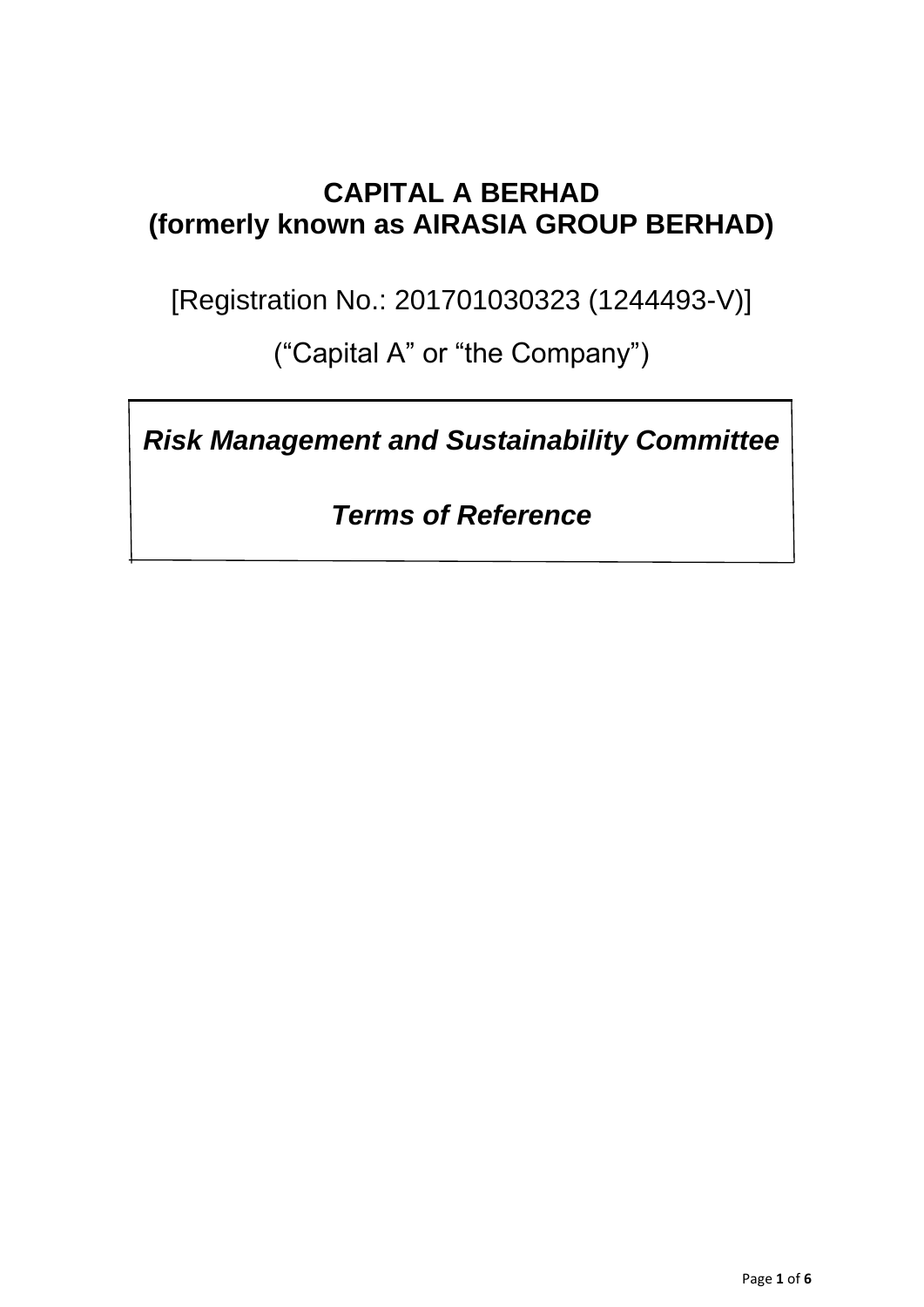## **TERMS OF REFERENCE**

| Item           | Name of Committee               | <b>Risk Management and Sustainability Committee</b><br>("the Committee")                                                                                                                                                                                                                                                                                                                                                                                                                                                                                                                                                                                                                                                                                                                                                                                                                                                                                                                                                                                                                                                                                                                                                                                                                                                   |
|----------------|---------------------------------|----------------------------------------------------------------------------------------------------------------------------------------------------------------------------------------------------------------------------------------------------------------------------------------------------------------------------------------------------------------------------------------------------------------------------------------------------------------------------------------------------------------------------------------------------------------------------------------------------------------------------------------------------------------------------------------------------------------------------------------------------------------------------------------------------------------------------------------------------------------------------------------------------------------------------------------------------------------------------------------------------------------------------------------------------------------------------------------------------------------------------------------------------------------------------------------------------------------------------------------------------------------------------------------------------------------------------|
| $\mathbf{1}$   | Applicable laws /<br>Guidelines | Including but not limited to:<br>(a)<br>the Main Market Listing Requirements of Bursa<br>Malaysia Securities Berhad ("MMLR") including but<br>not limited to the Capital Markets and Services Act<br>2007 ("CMSA");<br>the Companies Act 2016 ("CA");<br>(b)<br>(c)<br>the Malaysian Code on Corporate Governance 2017<br>issued by the Securities Commission ("MCCG"); and<br>where applicable, the provisions of the Constitution of<br>(d)<br>the Company.                                                                                                                                                                                                                                                                                                                                                                                                                                                                                                                                                                                                                                                                                                                                                                                                                                                              |
| $\overline{2}$ | Objectives/Principles           | The Committee is established as a committee of the Board of<br>Directors ("Board") to oversee the risk management and<br>sustainability performance<br>of the Company and the Capital<br>A group of companies ("the Group"). It supports the Board in<br>fulfilling its responsibility for identifying significant risks and<br>ensuring the implementation of appropriate systems to manage<br>the overall risk and sustainability exposure of the Group. The<br>Committee's primary objectives are as follows:<br>to have oversight over the establishment and<br>(a)<br>implementation of risk management framework and<br>sustainability management framework;<br>to review the effectiveness of the risk management<br>(b)<br>framework and sustainability management framework<br>in identifying and managing risks and the<br>internal processes which include but not limited to<br>ensuring the adequacy of risk management and<br>sustainability policies and<br>infrastructure to facilitate the implementation of action<br>plans for risk and sustainability management; and<br>to review the key risks associated with proposed major<br>(c)<br>investments which are subject to the Board's approval<br>as per the Company's Limits of Authority, prior to the<br>submission of such proposal to the Board. |

*.*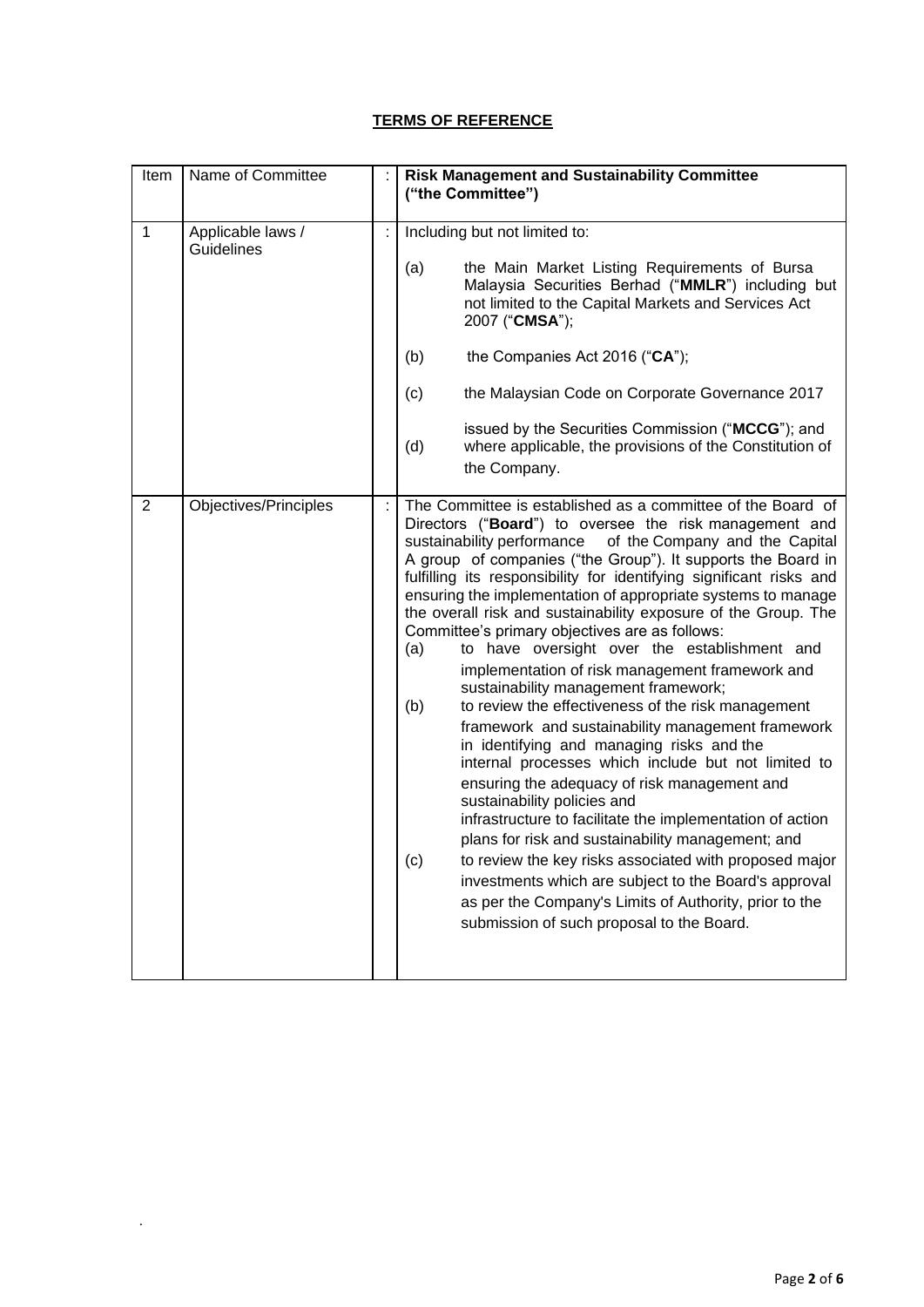| 3 | Roles and        |           | In order to fulfil its responsibilities to the Board, the Committee                                                        |
|---|------------------|-----------|----------------------------------------------------------------------------------------------------------------------------|
|   | Responsibilities | shall     |                                                                                                                            |
|   |                  |           | <b>Risk Management:</b><br>oversee and recommend the risk management                                                       |
|   |                  | (a)       | strategies, frameworks & policies of the Group;                                                                            |
|   |                  |           | review and recommend changes as needed to ensure                                                                           |
|   |                  | (b)       |                                                                                                                            |
|   |                  |           | that the Group has in place at all times a Risk                                                                            |
|   |                  |           | Management policy which addresses the strategic,<br>operational, financial and compliance risks;                           |
|   |                  | (c)       | implement and maintain a sound risk management                                                                             |
|   |                  |           | framework which identifies, assesses, manages and                                                                          |
|   |                  |           | monitors the Group's business risks;                                                                                       |
|   |                  | (d)       | develop and inculcate a risk awareness culture within                                                                      |
|   |                  |           | the Company;                                                                                                               |
|   |                  | (e)       | review periodic reports from management on risk                                                                            |
|   |                  |           | management activities and effectiveness of managing                                                                        |
|   |                  |           | the Company's principal risks;                                                                                             |
|   |                  | (f)       | review major investment business cases as per item 2                                                                       |
|   |                  |           | above and assessing the key associated risks,                                                                              |
|   |                  |           | including funding options and costs, and investment                                                                        |
|   |                  |           | returns prior to the Board's approval;                                                                                     |
|   |                  | (g)       | oversee specific risk management concerns raised by                                                                        |
|   |                  |           | business units;                                                                                                            |
|   |                  | (h)       | review the Group and its subsidiaries' risk profiles and                                                                   |
|   |                  |           | evaluate the measures taken to mitigate the business                                                                       |
|   |                  |           | risks;                                                                                                                     |
|   |                  | (i)       | ensure resources and systems are in place for the risk                                                                     |
|   |                  |           | management function;                                                                                                       |
|   |                  | (j)       | compile a report to shareholders on its own activities                                                                     |
|   |                  |           | to the included in the Company's Annual Report;                                                                            |
|   |                  | (k)       | review of the disclosure in the statement on risk                                                                          |
|   |                  |           | management and internal control in the Company's                                                                           |
|   |                  |           | Annual Report; and                                                                                                         |
|   |                  | $($ l $)$ | provide salient updates on insurance matters,                                                                              |
|   |                  |           | especially with regards to renewals, premiums and                                                                          |
|   |                  |           | Claims.                                                                                                                    |
|   |                  | (m)       | To maintain the companies Anti Bribery and Anti                                                                            |
|   |                  |           | Corruption Policy framework which is in line with best<br>practices and appropriate International Standards and            |
|   |                  |           | Guidelines. It will further access and monitor the Bribery                                                                 |
|   |                  |           | and Corruption Risk across the Group in relation to all                                                                    |
|   |                  |           | Strategies, Projects, and Transactions.                                                                                    |
|   |                  |           | Sustainability:                                                                                                            |
|   |                  |           |                                                                                                                            |
|   |                  | (a)       | Review and recommend appropriate sustainability                                                                            |
|   |                  |           | strategies, policies, principles and practices which are                                                                   |
|   |                  |           | applicable to the Company.                                                                                                 |
|   |                  | (b)       | Provide oversight and assess the Company's sustainability<br>strategies, policies, principles and practices aligning it to |
|   |                  |           | the commitment of the Company towards sustainability.                                                                      |
|   |                  | (c)       | Provide direction and advise on listing on key sustainability                                                              |
|   |                  |           | indexes that enhance investor valuation of the Company.                                                                    |
|   |                  | (d)       | Review and advise on the Sustainability Report and other                                                                   |
|   |                  |           | issues relating to this report prior to reporting to the Board.                                                            |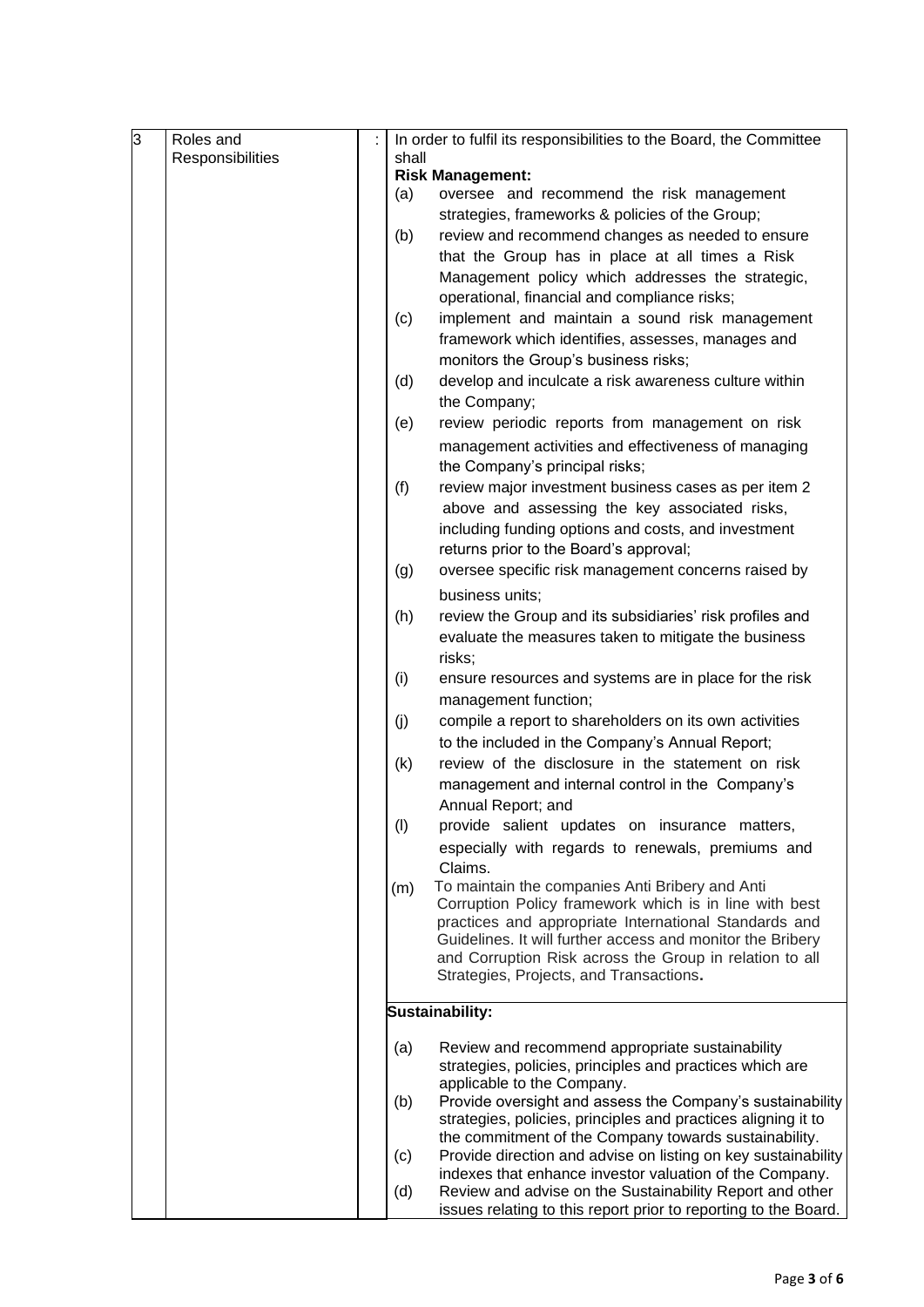| 4 | Authority      | t | Provide assurance to the Board on the quality and<br>(e)<br>technical content of the sustainability information used by<br>the Company.<br>(f)<br>Review any issues/ matters relating to sustainability arising<br>and/or highlighted by the independent auditors and/or<br>advisors.<br>Oversee any concerns/allegations raised by stakeholders<br>(g)<br>that involve the public sentiments and government<br>regulations.<br>Provide direction and oversight on the internal<br>(h)<br>sustainability function and working group<br>Approve the appointment of an independent sustainability<br>(i)<br>advisor and assign tasks to them, if necessary.<br>Ensure proper process and procedures in accordance with<br>(j)<br>relevant laws, regulations and rules.<br>The Committee is authorised by the Board and at the expense<br>of the Group to perform the following:                                                                                                                                                                                                                                           |
|---|----------------|---|-------------------------------------------------------------------------------------------------------------------------------------------------------------------------------------------------------------------------------------------------------------------------------------------------------------------------------------------------------------------------------------------------------------------------------------------------------------------------------------------------------------------------------------------------------------------------------------------------------------------------------------------------------------------------------------------------------------------------------------------------------------------------------------------------------------------------------------------------------------------------------------------------------------------------------------------------------------------------------------------------------------------------------------------------------------------------------------------------------------------------|
|   |                |   | secure the resources in order to perform its duties as<br>(a)<br>set out in this terms of reference;<br>have direct communication channels with and<br>(b)<br>unrestricted access to Senior Management including<br>without limitation, its information, records, reports,<br>properties and personnel;<br>(c)<br>instruct Risk Department and Sustainability<br>Department to perform duties as<br>necessary to support the Committee in discharging<br>its<br>functions and duties. The Heads of Risk and<br><b>Sustainability Departments</b><br>are<br>accountable to the Committee and shall have direct<br>access to the Chairman of the Committee, if<br>necessary; and<br>(d)<br>obtain independent professional advice.                                                                                                                                                                                                                                                                                                                                                                                        |
| 5 | <b>Members</b> |   | Members of the Committee shall be appointed by the Board<br>and shall comprise of at least three (3) members, all of which<br>shall be non-executive directors of which at least a majority of<br>whom shall be independent directors.<br>For the avoidance of conflict of interest, a member of the<br>Committee shall abstain from participating in discussions and<br>decisions on any matters involving him/her.<br>In the event of any vacancies in the Committee resulting in the<br>number of members is reduced below three (3), the Board<br>shall, within three (3) months appoint such number of new<br>members as may be required to make up the minimum of<br>three (3) members.<br>Each appointed Committee member shall hold office until the<br>earlier of: (i) such time as the Board determines to terminate<br>his/her appointment; or (ii) the Committee member ceasing to<br>be a member of the Board.<br>Where there is a specific need for information or clarification<br>on any matters, the relevant employee may be invited to<br>attend the specific part(s) of the Committee's meeting(s). |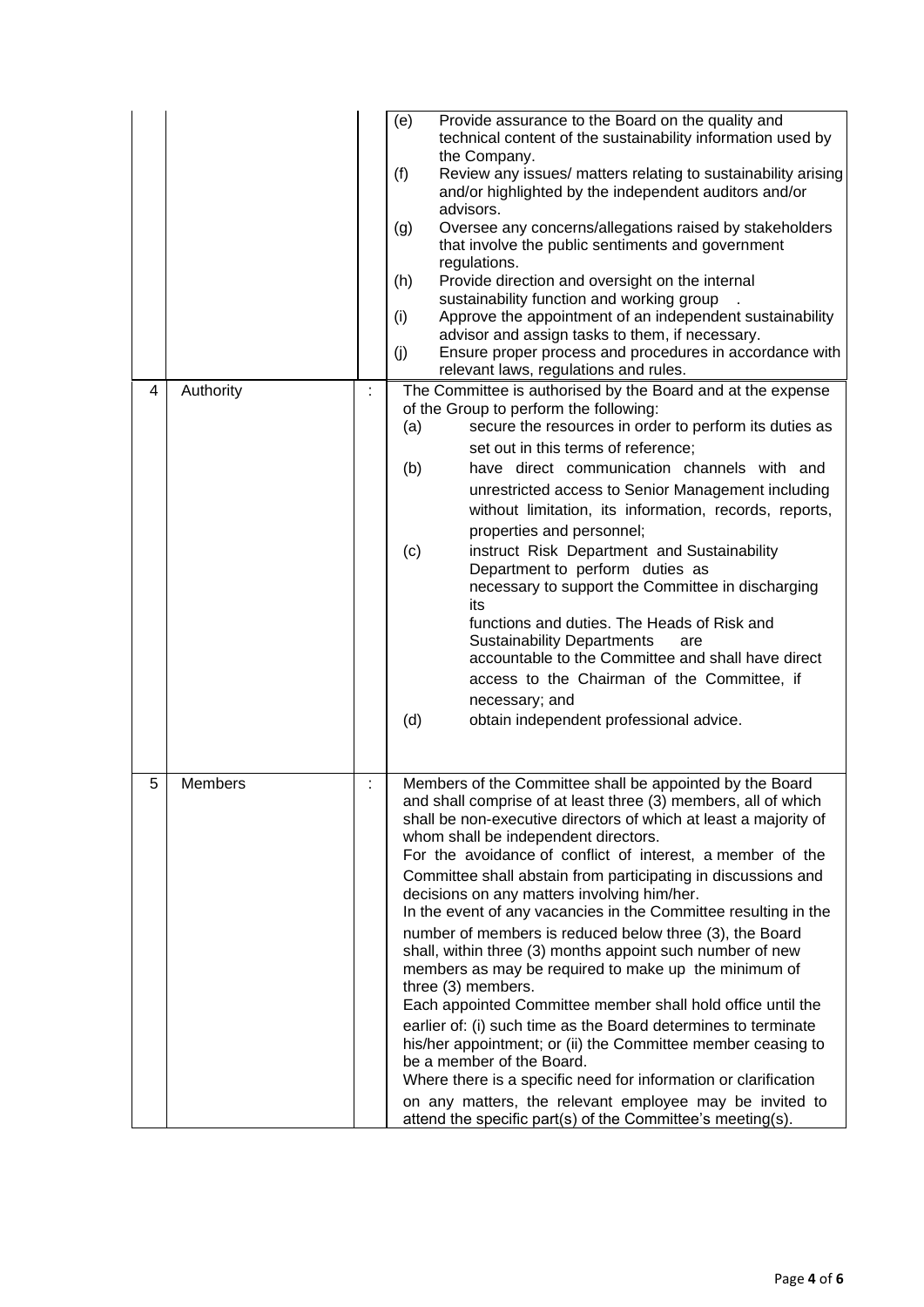| 6              | Chairman                                      |   | The Chairman of the Committee shall be appointed by the<br>Board. In the absence of the Chairman and/or a deputy<br>appointed by the Board in any meeting, the remaining<br>members present shall elect one of themselves to chair the<br>meeting.                                                                                                                                                                                                                                                                                                                                                                                                                                                                                                                                                                              |
|----------------|-----------------------------------------------|---|---------------------------------------------------------------------------------------------------------------------------------------------------------------------------------------------------------------------------------------------------------------------------------------------------------------------------------------------------------------------------------------------------------------------------------------------------------------------------------------------------------------------------------------------------------------------------------------------------------------------------------------------------------------------------------------------------------------------------------------------------------------------------------------------------------------------------------|
| $\overline{7}$ | Quorum                                        |   | The quorum for meetings shall be at least two (2) members, of<br>which one shall be an independent director. A duly convened<br>meeting of a Committee at which a quorum is present shall be<br>competent to exercise all or any of the authorities, powers and<br>discretions vested in or exercisable by the Committee.                                                                                                                                                                                                                                                                                                                                                                                                                                                                                                       |
| 8              | Frequency and notice of<br>meetings           | ÷ | The Committee shall meet not less than four (4) times a year<br>and at such other times as the Chairman of the Committee<br>considers necessary or appropriate.<br>Meetings of the Committee shall be called by the Secretary of<br>the Committee at the request of the Chairman of the<br>Committee.<br>Unless otherwise agreed, notice of each meeting confirming<br>the venue, time and date, together with an agenda of items to<br>be discussed, shall be forwarded to each member of the<br>Committee and any other person required to attend, no later<br>than seven (7) calendar days before the date of the meeting.<br>Reasonable time should be given for the Committee members<br>and to other attendees as appropriate, to consider all relevant<br>papers and materials prior to the Committee meeting.           |
| 9              | Voting, Proceedings and<br>Minutes of meeting |   | Matters arising at any meeting shall be decided by a majority<br>vote of the members present, each member having one (1)<br>vote. In the event of equality of votes, the Chairman of the<br>Committee shall have a second or casting vote. However, at<br>meetings where two (2) members are present or when only<br>two (2) members are competent to vote on an issue, the<br>Chairman of the Committee will not have the second or casting<br>vote.<br>The Secretary of the Committee shall minute the proceedings<br>and resolutions of all Committee meetings, including the<br>names of those present and in attendance. The minutes of the<br>Committee, when approved by the Committee, should be<br>circulated to the Board.<br>The Committee may approve administrative/non-material<br>matters by circular resolution |
| 10             | Reporting structure                           |   | The Chairman of the Committee will report formally to the<br>Board on the key aspects of its proceedings after each<br>meeting. The Committee shall not be delegated with decision<br>making powers but shall report its recommendations to the<br>Board for decision.<br>The Committee Chairman shall respond to any questions<br>relating to the Committee's activities at the Annual General<br>Meeting of Capital A's shareholders, where required.                                                                                                                                                                                                                                                                                                                                                                         |